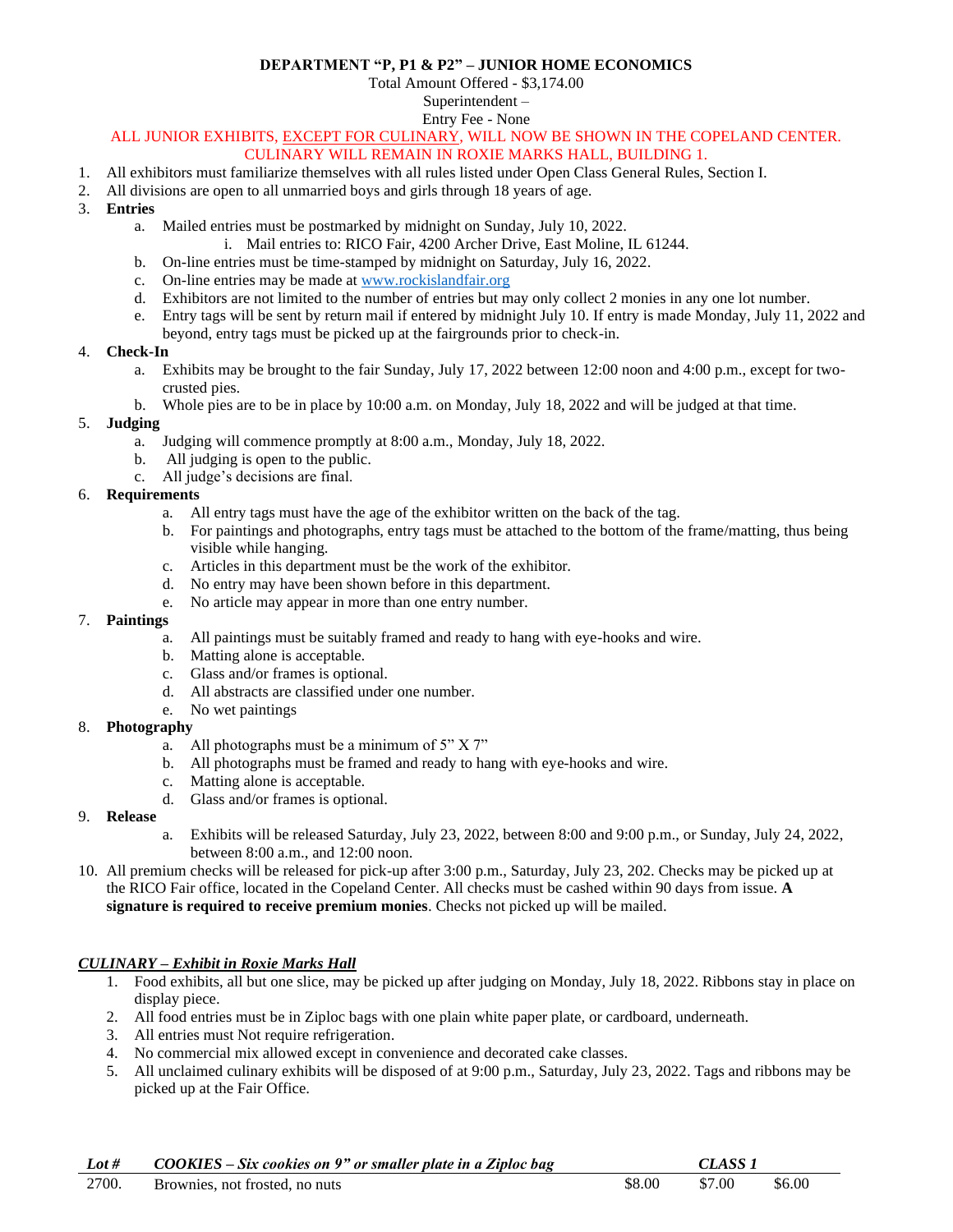| 2701.   | Cookies, Bar, label kind, with recipe                                                                                                           | \$8.00  | \$7.00             | \$6.00 |
|---------|-------------------------------------------------------------------------------------------------------------------------------------------------|---------|--------------------|--------|
| 2702.   | Cookies, Chocolate Chip, chocolate chips only, no nuts                                                                                          | \$8.00  | \$7.00             | \$6.00 |
| 2703.   | Cookies, Drop, other than named, no frosting, label kind                                                                                        | \$8.00  | \$7.00             | \$6.00 |
| 2704.   | Cookies, Rolled (rolled out and cut by cookie cutter) no frosting                                                                               | \$8.00  | \$7.00             | \$6.00 |
| 2705.   | <b>Best of Show</b>                                                                                                                             | Rosette |                    |        |
| 2706.   | Honorable Mention                                                                                                                               | Ribbon  |                    |        |
| Lot #   | PIES - All pies must be whole, , leave 1 piece for display                                                                                      |         | CLASS <sub>2</sub> |        |
| 2707.   | Pastry Shell, one (1) shell                                                                                                                     | \$8.00  | \$7.00             | \$6.00 |
| 2708.   | Pie, any two-crusted fruit, label type of fruit used                                                                                            | \$8.00  | \$7.00             | \$6.00 |
| 2709.   | <b>Best of Show</b>                                                                                                                             | Rosette |                    |        |
| 2710.   | <b>Honorable Mention</b>                                                                                                                        | Ribbon  |                    |        |
|         |                                                                                                                                                 |         |                    |        |
|         |                                                                                                                                                 |         |                    |        |
| Lot $#$ | <b>CAKES</b>                                                                                                                                    |         | CLASS 3            |        |
| 2711.   | Cake, Convenient - a cake or special dessert using a cake mix base, but<br>with added ingredients other than those in basic box. Recipe must be |         |                    |        |
|         | included and in a disposable pan. Must Not require refrigeration. Bring                                                                         |         |                    |        |
|         | one-half of the cake to be judged.                                                                                                              | \$8.00  | \$7.00             | \$6.00 |
| 2712.   | Cake, Angel Food, regular pan size, un-iced                                                                                                     | \$8.00  | \$7.00             | \$6.00 |
| 2713.   | Cake, Bundt, plain, un-iced, regular pan size                                                                                                   | \$8.00  | \$7.00             | \$6.00 |
| 2714.   | Cake, Decorated, plastic separation plates may be used. Everything else                                                                         |         |                    |        |
|         | must be edible. (Do Not Cover)                                                                                                                  | \$8.00  | \$7.00             | \$6.00 |
| 2715.   | Cake, Novelty, original idea, cut to shape                                                                                                      | \$8.00  | \$7.00             | \$6.00 |
| 2716.   | Cake, Novelty, using specially shaped pan                                                                                                       | \$8.00  | \$7.00             | \$6.00 |
| 2717.   | Cake, other than named, no frosting, one (1) layer, 8" or 9", round or                                                                          |         |                    |        |
|         | square pan                                                                                                                                      | \$8.00  | \$7.00             | \$6.00 |
| 2718.   | Cake, Pound, tube or loaf, no icing, no filling                                                                                                 | \$8.00  | \$7.00             | \$6.00 |
| 2719.   | Cupcakes, Decorated, 3, all edible                                                                                                              | \$8.00  | \$7.00             | \$6.00 |
| 2720.   | <b>Best of Show</b>                                                                                                                             | Rosette |                    |        |
| 2721.   | Honorable Mention                                                                                                                               | Ribbon  |                    |        |
|         |                                                                                                                                                 |         |                    |        |
| Lot $#$ | QUICK BREADS - Leave 1 piece for display                                                                                                        |         | CLASS <sub>4</sub> |        |
| 2722.   | Bread, Banana, no nuts, 1 regular sized loaf                                                                                                    | \$8.00  | \$7.00             | \$6.00 |
| 2723.   | Bread, Quick, other than named, 1 regular sized loaf, labeled as to kind                                                                        | \$8.00  | \$7.00             | \$6.00 |
| 2724.   | Coffee Cake, Quick                                                                                                                              | \$8.00  | \$7.00             | \$6.00 |
| 2725.   | Cornbread, one (1) regular size pan                                                                                                             | \$8.00  | \$7.00             | \$6.00 |
| 2726.   | Muffins, other than named, 3 labeled as to kind                                                                                                 | \$8.00  | \$7.00             | \$6.00 |
| 2727.   | Muffins, plain, 3                                                                                                                               | \$8.00  | \$7.00             | \$6.00 |
| 2728.   | <b>Best of Show</b>                                                                                                                             | Rosette |                    |        |
| 2729.   | Honorable Mention                                                                                                                               | Ribbon  |                    |        |
| Lot $#$ | <b>YEAST BREADS – Leave 1 piece for display</b>                                                                                                 |         | CLASS <sub>5</sub> |        |
| 2730.   | Bread, Wheat, 1 loaf                                                                                                                            | \$8.00  | \$7.00             | \$6.00 |
| 2731.   | Bread, White, 1 loaf                                                                                                                            | \$8.00  | \$7.00             | \$6.00 |
| 2732.   | Bread, Yeast, other than named, 1 loaf                                                                                                          | \$8.00  | \$7.00             | \$6.00 |
| 2733.   | Coffee Cake made with yeast                                                                                                                     | \$8.00  | \$7.00             | \$6.00 |
| 2734.   | Rolls, Yeast, any variety, un-iced, 3                                                                                                           | \$8.00  | \$7.00             | \$6.00 |
| 2735.   | <b>Best of Show</b>                                                                                                                             | Rosette |                    |        |
| 2736.   | Honorable Mention                                                                                                                               | Ribbon  |                    |        |
|         |                                                                                                                                                 |         |                    |        |
| Lot $#$ | $CANDY - 6$ pieces on a paper plate in a Ziploc bag                                                                                             |         | CLASS <sub>6</sub> |        |
| 2737.   | Fudge, any type, no nuts, label kind                                                                                                            | \$8.00  | \$7.00             | \$6.00 |
| 2738.   | Candy, any variety other than named, label kind                                                                                                 | \$8.00  | \$7.00             | \$6.00 |
| 2739.   | <b>Best of Show</b>                                                                                                                             | Rosette |                    |        |
| 2740.   | Honorable Mention                                                                                                                               | Ribbon  |                    |        |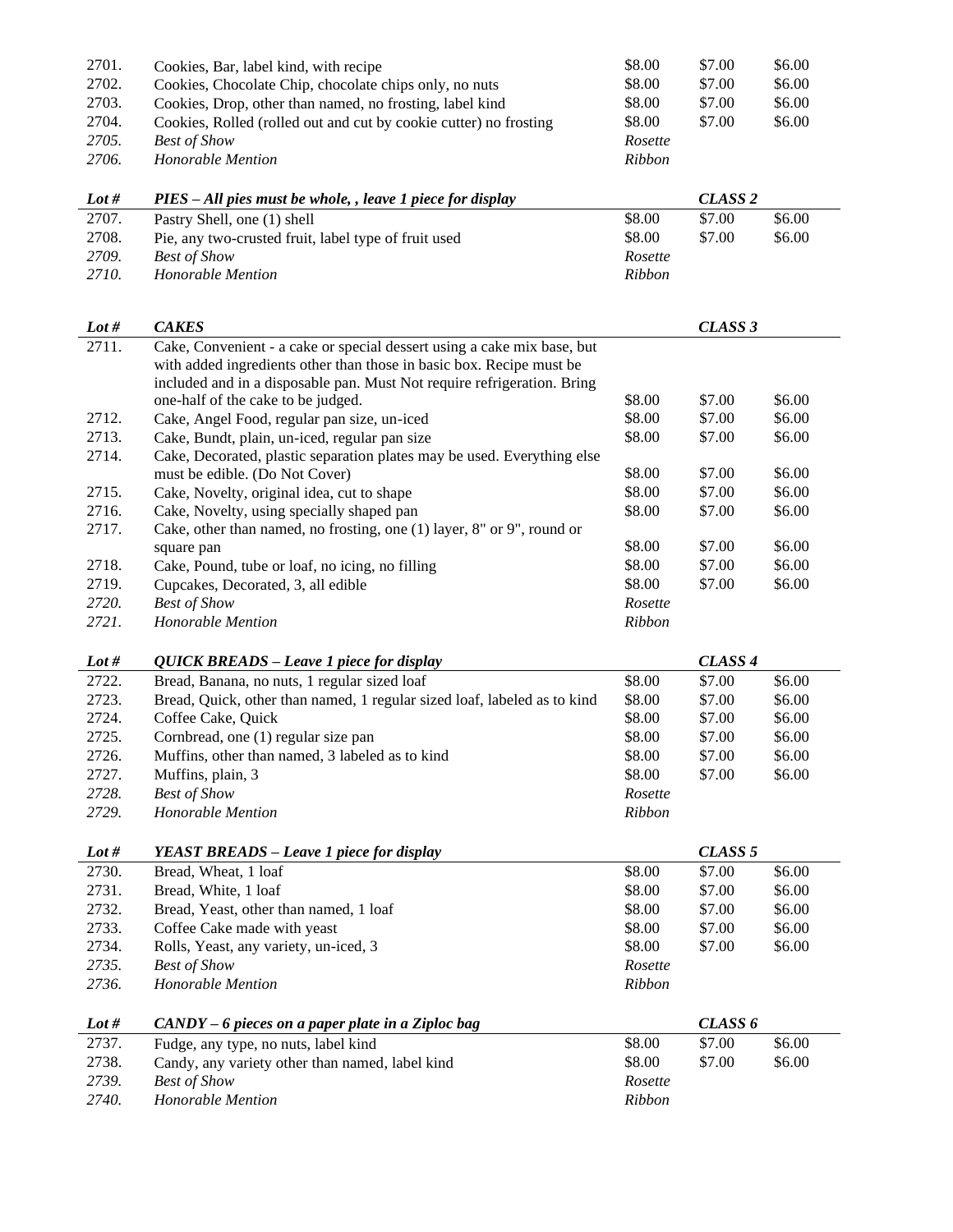#### *CANNED PRODUCTS*

- 1. Each jar should be labeled s to foods and processing method (boiling water bath or pressure cooked).
	- a. All pickles must be processed in boiling water bath.
	- b. Green beans and tomatoes must be pressure cooked.
	- c. Jellies or jams should be processed in boiling water bath with standard two piece lids and top sealed.
	- d. Do not use paraffin to seal jellies or jams.
- 2. All jars must be approved canning jars.
- 3. Except for specific exhibits, each jar in the exhibit should be different varieties of food.

| Lot # | <b>CANNING</b>                                              |         | CLASS <sub>7</sub> |        |
|-------|-------------------------------------------------------------|---------|--------------------|--------|
| 2741. | Preserves, 1 jar, any variety EXCEPT strawberry, label type | \$6.00  | \$5.00             | \$4.00 |
| 2742. | Preserves, strawberry, 1 jar                                | \$6.00  | \$5.00             | \$4.00 |
| 2743. | Jelly, 1 jar, any variety, label type                       | \$6.00  | \$5.00             | \$4.00 |
| 2744. | Canned Fruit, 3 pints assorted                              | \$6.00  | \$5.00             | \$4.00 |
| 2745. | Tomatoes, 3 pints                                           | \$6.00  | \$5.00             | \$4.00 |
| 2746. | <b>Best of Show</b>                                         | Rosette |                    |        |
| 2747. | Honorable Mention                                           | Ribbon  |                    |        |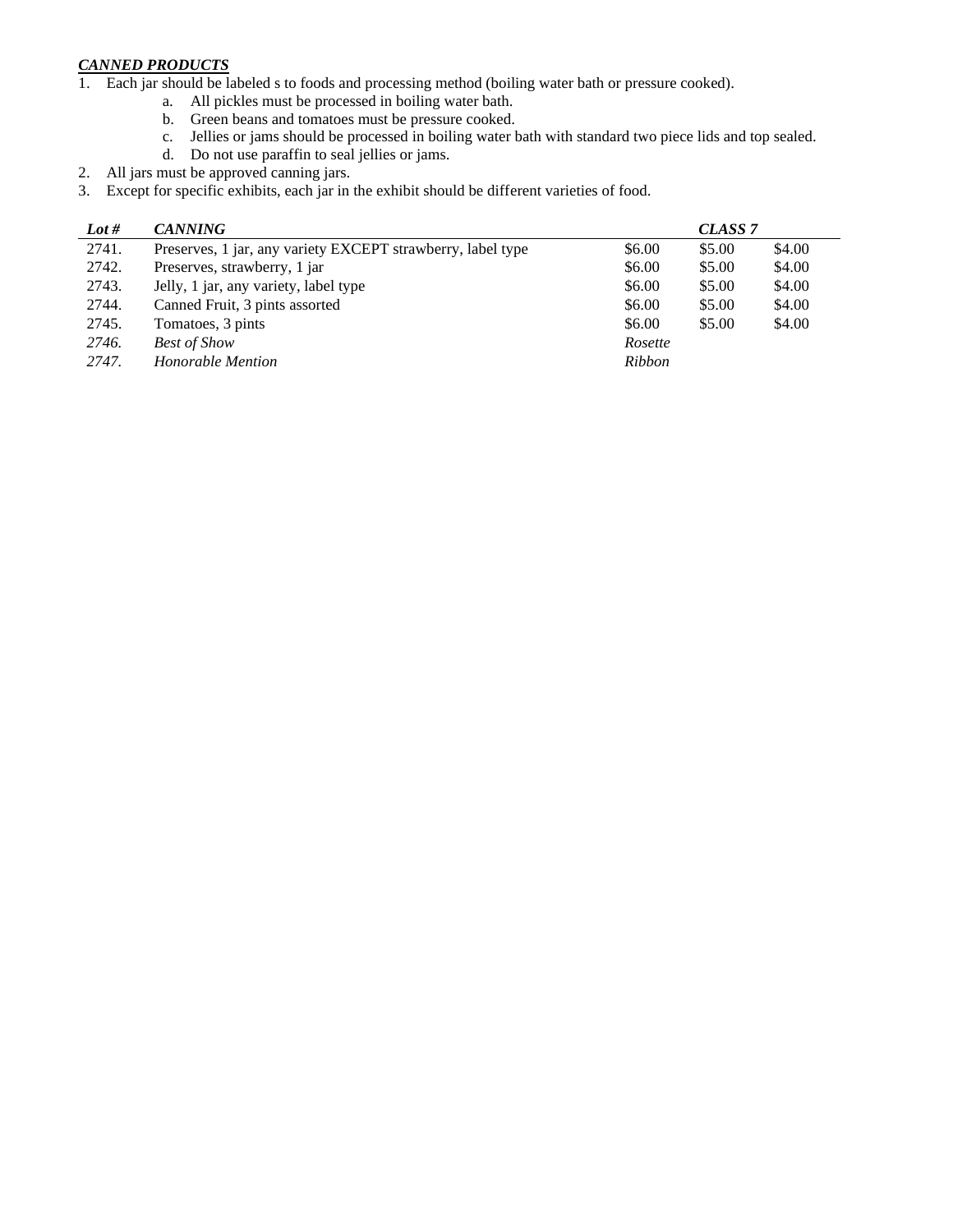# **DEPARTMENT "P1" – YOUTHS, AGES 12 AND UNDER Exhibits in The Copeland Center**

| Lot $#$        | <b>CLOTHING - AGES 12 AND UNDER</b>                                  |                   | <b>CLASS 1</b>     |        |
|----------------|----------------------------------------------------------------------|-------------------|--------------------|--------|
| 2750.          | Sewn garment, not fleece, 1 article                                  | \$6.00            | \$5.00             | \$4.00 |
| 2751.          | Matching or coordinating outfit, (skirt & blouse, pants & top, etc.) | \$6.00            | \$5.00             | \$4.00 |
| 2752.          | Fleece garment, 1 article                                            | \$6.00            | \$5.00             | \$4.00 |
| 2753.          | Hand Crocheted garment, wearable, 1 article                          | \$6.00            | \$5.00             | \$4.00 |
| 2754.          | Hand Knitted garment, wearable, 1 article                            | \$6.00            | \$5.00             | \$4.00 |
| 2755.          | Best of Show                                                         | Rosette           |                    |        |
| 2756.          | Honorable Mention                                                    | Ribbon            |                    |        |
|                |                                                                      |                   |                    |        |
| Lot #          | <b>TEXTILES - AGES 12 AND UNDER</b>                                  |                   | CLASS <sub>2</sub> |        |
| 2757.          | Hand Crocheted item, other than named, 1 article                     | \$6.00            | \$5.00             | \$4.00 |
| 2758.          | Hand Knitted item, other than named, 1 article                       | \$6.00            | \$5.00             | \$4.00 |
| 2759.          | Fiber Media, other than named, 1 article                             | \$6.00            | \$5.00             | \$4.00 |
| 2760.          | Hand Embroidered item, 1 article                                     | \$6.00            | \$5.00             | \$4.00 |
| 2761.          | Cross Stitch item, 1 article                                         | \$6.00            | \$5.00             | \$4.00 |
| 2762.          | Needlepoint item, not on plastic canvas, 1 article                   | \$6.00            | \$5.00             | \$4.00 |
| 2763.          | Needlepoint on plastic canvas, 1 article                             | \$6.00            | \$5.00             | \$4.00 |
| 2764.          | <b>Best of Show</b>                                                  | Rosette           |                    |        |
| 2765.          | Honorable Mention                                                    | Ribbon            |                    |        |
| Lot $#$        | <b>ROOM IMPROVEMENTS - AGES 12 AND UNDER</b>                         |                   | CLASS <sub>3</sub> |        |
| 2766.          | Pillow, any technique except fleece, 1 article                       | \$6.00            | \$5.00             | \$4.00 |
| 2767.          | Pillow, fleece, 1 article                                            | \$6.00            | \$5.00             | \$4.00 |
| 2768.          | Quilt, any size, any technique, 1 article                            | \$6.00            | \$5.00             | \$4.00 |
| 2769.          | Doll, toy or animal, other than named, 1 article                     | \$6.00            | \$5.00             | \$4.00 |
| 2770.          | Fleece blanket, 1 article                                            | \$6.00            | \$5.00             | \$4.00 |
| 2771.          | Wreath, swag or door hanging, any occasion, 1 article                | \$6.00            | \$5.00             | \$4.00 |
| 2772.          | <b>Best of Show</b>                                                  | Rosette           |                    |        |
|                |                                                                      |                   |                    |        |
|                |                                                                      |                   |                    |        |
| 2773.          | Honorable Mention                                                    | Ribbon            |                    |        |
| Lot #          | <b>ARTS &amp; CRAFTS-AGES 12 AND UNDER</b>                           |                   | CLASS <sub>4</sub> |        |
| 2774.          | Basket, 1 article                                                    | \$6.00            | \$5.00             | \$4.00 |
| 2775.          | Christmas craft, 1 article                                           | \$6.00            | \$5.00             | \$4.00 |
| 2776.          | Clay Pot Craft, 1 article                                            | \$6.00            | \$5.00             | \$4.00 |
| 2777.          | Duct Tape craft, 1 article                                           | \$6.00            | \$5.00             | \$4.00 |
| 2778.          | Fairy House, any technique, 1 article                                | \$6.00            | \$5.00             | \$4.00 |
| 2779.          | Hobby Collection, in case or mounted                                 | \$6.00            | \$5.00             | \$4.00 |
| 2780.          | Holiday craft, other than Christmas, 1 article                       | \$6.00            | \$5.00             | \$4.00 |
| 2781.          | Jewelry, other than named, 1 article                                 | \$6.00            | \$5.00             | \$4.00 |
| 2782.          | Lego Sculpture, free-formed, greater than 12" in length, 1 article   | \$6.00            | \$5.00             | \$4.00 |
| 2783.          | Lego Sculpture, free-formed, less than 12" in length, 1 article      | \$6.00            | \$5.00             | \$4.00 |
| 2784.          | Lego Sculpture, greater than 12" in length, box included, 1 article  | \$6.00            | \$5.00             | \$4.00 |
| 2785.          | Lego Sculpture, less than 12" in length, box included, 1 article     | \$6.00            | \$5.00             | \$4.00 |
| 2786.          | Macramé, 1 article                                                   | \$6.00            | \$5.00             | \$4.00 |
| 2787.          | Metal sculpture, 1 article                                           | \$6.00            | \$5.00             | \$4.00 |
| 2788.          | Model, any type, larger than 12" in length, box included, 1 article  | \$6.00            | \$5.00             | \$4.00 |
| 2789.          | Model, any type, less than 12" in length, box included, 1 article    | \$6.00            | \$5.00             | \$4.00 |
| 2790.          | Nature craft, using only natural materials, 1 item                   | \$6.00            | \$5.00             | \$4.00 |
| 2791.          | Paper craft, 1 article                                               | \$6.00            | \$5.00             | \$4.00 |
| 2792.          | Stamping, 1 article                                                  | \$6.00            | \$5.00             | \$4.00 |
| 2793.          | Tie-Dyed garment, 3 or more colors, wearable, 1 article              | \$6.00            | \$5.00             | \$4.00 |
| 2794.          | Tie-Dyed item, 3 or more colors, other than named, 1 article         | \$6.00            | \$5.00             | \$4.00 |
| 2795.          | Weaving, 1 article                                                   | \$6.00            | \$5.00             | \$4.00 |
| 2796.          | Woodworking, 1 article                                               | \$6.00            | \$5.00             | \$4.00 |
| 2797.<br>2798. | <b>Best of Show</b><br>Honorable Mention                             | Rosette<br>Ribbon |                    |        |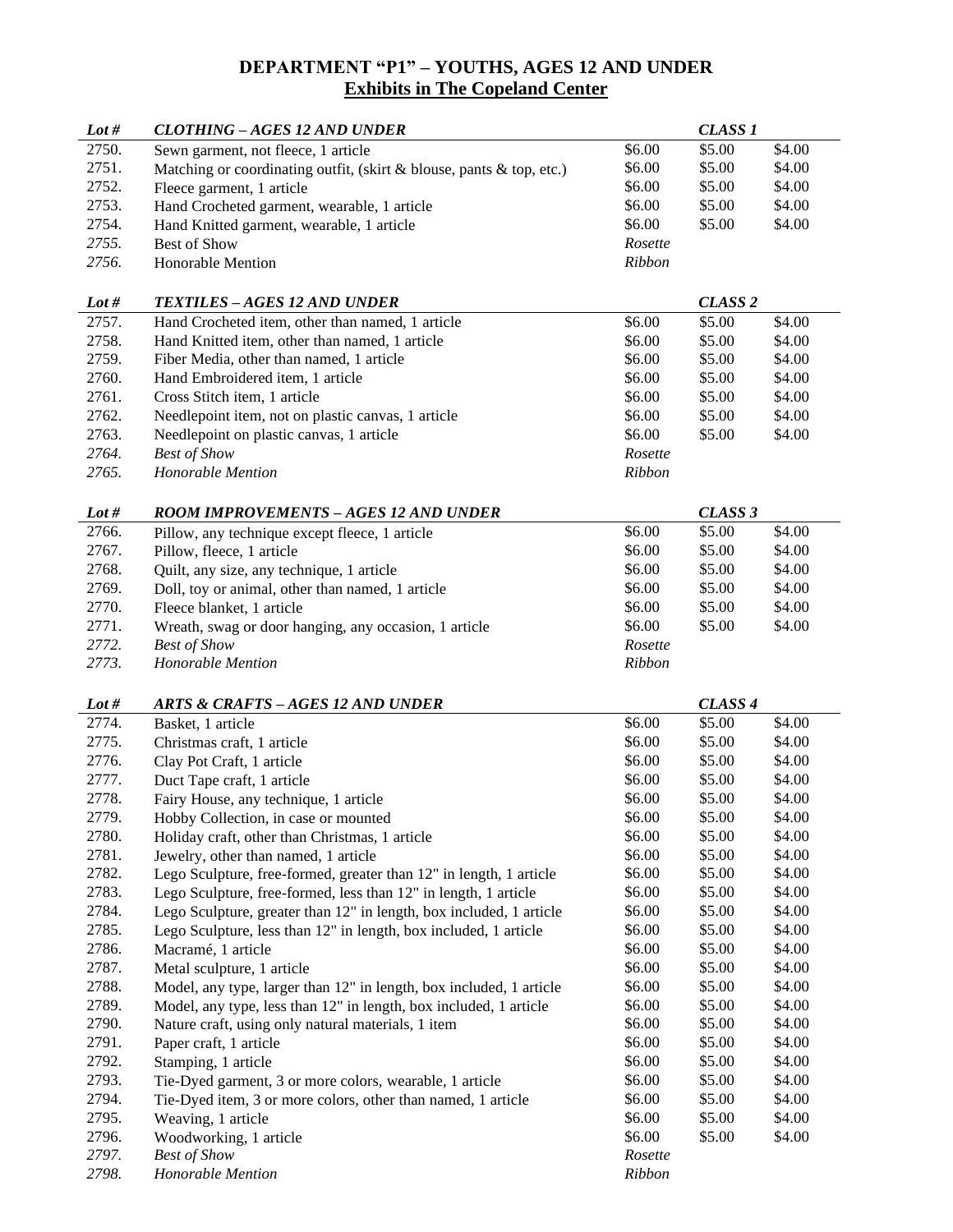| Lot # | CANDLES – AGES 12 AND UNDER |               | CLASS 5 |        |
|-------|-----------------------------|---------------|---------|--------|
| 2799. | Miniatures, 1 candle        | \$6.00        | \$5.00  | \$4.00 |
| 2800. | Original design, 1 candle   | \$6.00        | \$5.00  | \$4.00 |
| 2801. | Sand, 1 candle              | \$6.00        | \$5.00  | \$4.00 |
| 2802. | Water or Ice, 1 candle      | \$6.00        | \$5.00  | \$4.00 |
| 2803. | <b>Best of Show</b>         | Rosette       |         |        |
| 2804. | Honorable Mention           | <i>Ribbon</i> |         |        |

| Lot # | <b>PAINTING - AGES 12 AND UNDER</b>                     |         | CLASS <sub>6</sub> |        |
|-------|---------------------------------------------------------|---------|--------------------|--------|
| 2805. | Portrait picture, any medium                            | \$6.00  | \$5.00             | \$4.00 |
| 2806. | Any picture except portrait, any medium                 | \$6.00  | \$5.00             | \$4.00 |
| 2807. | Manga, cartooning, caricature, pencil sketch, 1 article | \$6.00  | \$5.00             | \$4.00 |
| 2808. | Non-canvas items, any item, i.e. stones, gourd, etc.    | \$6.00  | \$5.00             | \$4.00 |
| 2809. | Computer art, labeled as to technique                   | \$6.00  | \$5.00             | \$4.00 |
| 2810. | Adult Coloring page                                     | \$6.00  | \$5.00             | \$4.00 |
| 2811. | Paint-By-Number                                         | \$6.00  | \$5.00             | \$4.00 |
| 2812. | Fingerprint/hand/footprint painting                     | \$6.00  | \$5.00             | \$4.00 |
| 2813. | Melted crayon painting                                  | \$6.00  | \$5.00             | \$4.00 |
| 2814. | <b>Best of Show</b>                                     | Rosette |                    |        |
| 2815. | Honorable Mention                                       | Ribbon  |                    |        |

| Lot # | <b>PHOTOGRAPHY - AGES 12 AND UNDER</b>                               | CLASS <sub>7</sub> |        |        |
|-------|----------------------------------------------------------------------|--------------------|--------|--------|
| 2816. | Birds, any type, 1 photo                                             | \$6.00             | \$5.00 | \$4.00 |
| 2817. | Botanical – sunflowers, 1 photo                                      | \$6.00             | \$5.00 | \$4.00 |
| 2818. | Color – predominately purple, can include shades $\&$ tints, 1 photo | \$6.00             | \$5.00 | \$4.00 |
| 2819. | Illinois, 1 photo                                                    | \$6.00             | \$5.00 | \$4.00 |
| 2820. | Insects, moths, butterflies, 1 photo                                 | \$6.00             | \$5.00 | \$4.00 |
| 2821. | Landscapes – snow and/or ice, 1 photo                                | \$6.00             | \$5.00 | \$4.00 |
| 2822. | Landscapes $-$ on the beach, 1 photo                                 | \$6.00             | \$5.00 | \$4.00 |
| 2823. | Rural – photo must feature a fence, 1 photo                          | \$6.00             | \$5.00 | \$4.00 |
| 2824. | "Selfie", one subject, 1 photo                                       | \$6.00             | \$5.00 | \$4.00 |
| 2825. | "Selfie", 2 or more subjects, 1 photo                                | \$6.00             | \$5.00 | \$4.00 |
| 2826. | Shadows, 1 photo                                                     | \$6.00             | \$5.00 | \$4.00 |
| 2827. | Vacation, must be labeled as to place, 1 photo                       | \$6.00             | \$5.00 | \$4.00 |
| 2828. | Vintage – Farm tractors or implements, 1 photo                       | \$6.00             | \$5.00 | \$4.00 |
| 2829. | Vintage – Clothesline, 1 photo                                       | \$6.00             | \$5.00 | \$4.00 |
| 2830. | Weather $-$ fog and mist, 1 photo                                    | \$6.00             | \$5.00 | \$4.00 |
| 2831. | <b>Best of Show</b>                                                  | Rosette            |        |        |
| 2832. | Honorable Mention                                                    | <b>Ribbon</b>      |        |        |

#### *REUSE/REPURPOSE/RECYCLE – All items must include an explanation of recycled items used on back of each entry tag – AGES 12 AND UNDER CLASS 8*

| AVE9 12 AND UNDER                                             |         | <i>ULADD 0</i> |        |
|---------------------------------------------------------------|---------|----------------|--------|
| Wearable garment made from upcycled materials, 1 article      | \$6.00  | \$5.00         | \$4.00 |
| Textile article made from upcycled materials, 1 article       | \$6.00  | \$5.00         | \$4.00 |
| Item made from upcycled Plastic materials, 1 article          | \$6.00  | \$5.00         | \$4.00 |
| Item made from upcycled Glass materials, 1 article            | \$6.00  | \$5.00         | \$4.00 |
| Item made from upcycled Metal materials, 1 article            | \$6.00  | \$5.00         | \$4.00 |
| Item made from upcycled materials other than named, 1 article | \$6.00  | \$5.00         | \$4.00 |
| <b>Best of Show</b>                                           | Rosette |                |        |
| Honorable Mention                                             | Ribbon  |                |        |
|                                                               |         |                |        |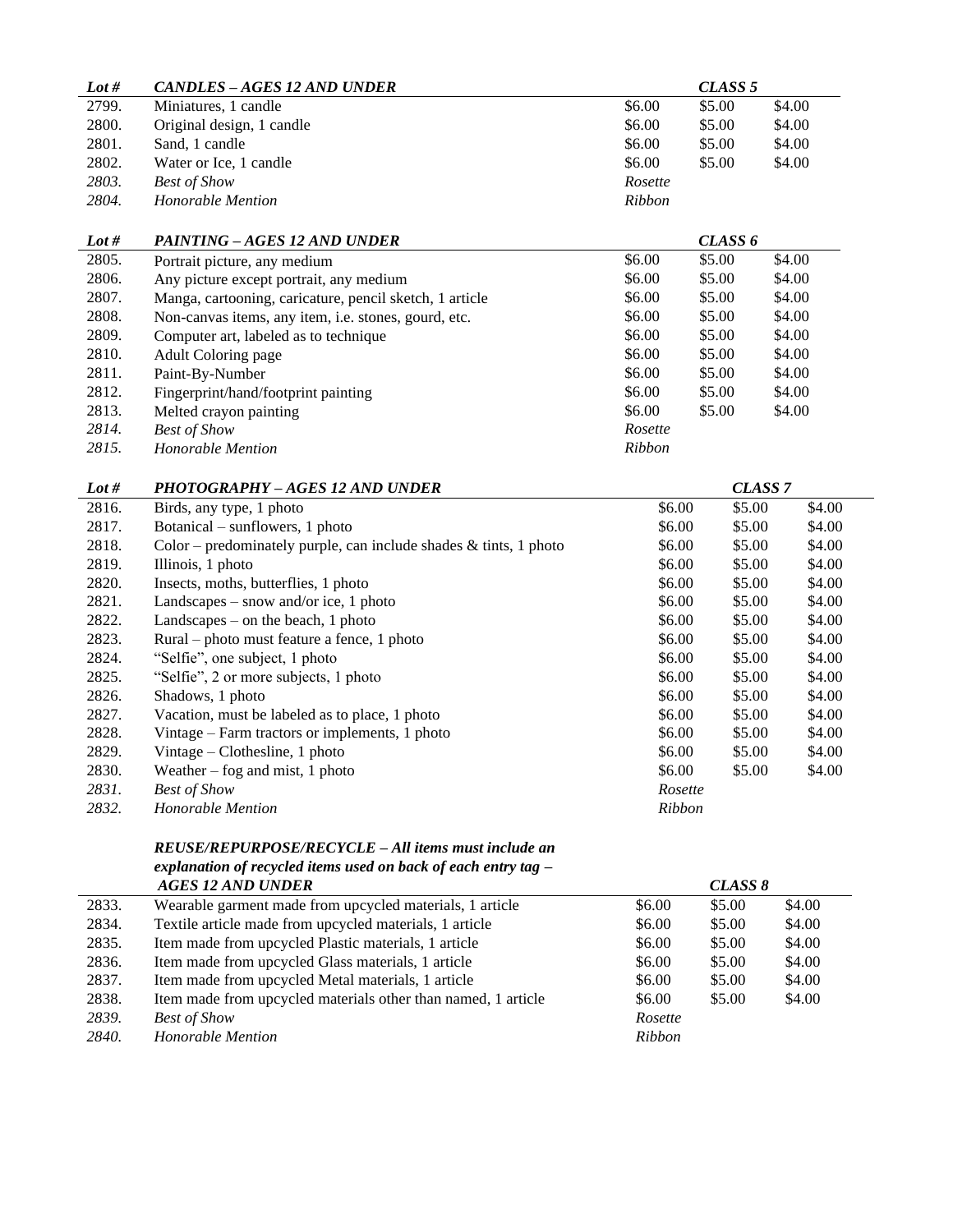# **DEPARTMENT "P2" – YOUTHS, AGES 13 AND OVER Exhibits in The Copeland Center**

| Lot $#$ | <b>CLOTHING - AGES 13 AND OVER</b>                                   |                   | CLASS <sub>1</sub> |        |
|---------|----------------------------------------------------------------------|-------------------|--------------------|--------|
| 2841.   | Sewn garment, not fleece, 1 article                                  | \$6.00            | \$5.00             | \$4.00 |
| 2842.   | Matching or coordinating outfit, (skirt & blouse, pants & top, etc.) | \$6.00            | \$5.00             | \$4.00 |
| 2843.   | Fleece garment, 1 article                                            | \$6.00            | \$5.00             | \$4.00 |
| 2844.   | Hand Crocheted garment, wearable, 1 article                          | \$6.00            | \$5.00             | \$4.00 |
| 2845.   | Hand Knitted garment, wearable, 1 article                            | \$6.00            | \$5.00             | \$4.00 |
| 2846.   | Best of Show                                                         | Rosette           |                    |        |
| 2847.   | <b>Honorable Mention</b>                                             | <b>Ribbon</b>     |                    |        |
|         |                                                                      |                   |                    |        |
| Lot #   | <b>TEXTILES - AGES 13 AND OVER</b>                                   |                   | CLASS <sub>2</sub> |        |
| 2848.   | Hand Crocheted item, other than named, 1 article                     | \$6.00            | \$5.00             | \$4.00 |
| 2849.   | Hand Knitted item, other than named, 1 article                       | \$6.00            | \$5.00             | \$4.00 |
| 2850.   | Fiber Media, other than named, 1 article                             | \$6.00            | \$5.00             | \$4.00 |
| 2851.   | Hand Embroidered item, 1 article                                     | \$6.00            | \$5.00             | \$4.00 |
| 2852.   | Cross Stitch item, 1 article                                         | \$6.00            | \$5.00             | \$4.00 |
| 2853.   | Needlepoint item, not on plastic canvas, 1 article                   | \$6.00            | \$5.00             | \$4.00 |
| 2854.   | Needlepoint on plastic canvas, 1 article                             | \$6.00            | \$5.00             | \$4.00 |
| 2855.   | <b>Best of Show</b>                                                  | Rosette           |                    |        |
| 2856.   | Honorable Mention                                                    | <b>Ribbon</b>     |                    |        |
|         |                                                                      |                   |                    |        |
| Lot $#$ | <b>ROOM IMPROVEMENTS - AGES 13 AND OVER</b>                          |                   | CLASS 3            |        |
| 2857.   | Pillow, any technique except fleece, 1 article                       | \$6.00            | \$5.00             | \$4.00 |
| 2858.   | Pillow, fleece, 1 article                                            | \$6.00            | \$5.00             | \$4.00 |
| 2859.   | Quilt, any size, any technique, 1 article                            | \$6.00            | \$5.00             | \$4.00 |
| 2860.   | Doll, toy or animal, other than named, 1 article                     | \$6.00            | \$5.00             | \$4.00 |
| 2861.   | Fleece blanket, 1 article                                            | \$6.00            | \$5.00             | \$4.00 |
| 2862.   | Wreath, swag or door hanging, any occasion, 1 article                | \$6.00            | \$5.00             | \$4.00 |
| 2863.   | <b>Best of Show</b>                                                  | Rosette           |                    |        |
| 2864.   | Honorable Mention                                                    | <b>Ribbon</b>     |                    |        |
|         |                                                                      |                   |                    |        |
| Lot #   | <b>ARTS &amp; CRAFTS - AGES 13 AND OVER</b>                          |                   | CLASS <sub>4</sub> |        |
| 2865.   | Basket, 1 article                                                    | \$6.00            | \$5.00             | \$4.00 |
| 2866.   | Christmas craft, 1 article                                           | \$6.00            | \$5.00             | \$4.00 |
| 2867.   | Clay Pot Craft, 1 article                                            | \$6.00            | \$5.00             | \$4.00 |
| 2868.   | Duct Tape craft, 1 article                                           | \$6.00            | \$5.00             | \$4.00 |
| 2869.   | Fairy House, any technique, 1 article                                | \$6.00            | \$5.00             | \$4.00 |
| 2870.   | Hobby Collection, in case or mounted                                 | \$6.00            | \$5.00             | \$4.00 |
| 2871.   | Holiday craft, other than Christmas, 1 article                       | \$6.00            | \$5.00             | \$4.00 |
| 2872.   | Jewelry, other than named, 1 article                                 | \$6.00            | \$5.00             | \$4.00 |
| 2873.   | Lego Sculpture, free-formed, greater than 12" in length, 1 article   | \$6.00            | \$5.00             | \$4.00 |
| 2874.   | Lego Sculpture, free-formed, less than 12" in length, 1 article      | \$6.00            | \$5.00             | \$4.00 |
| 2875.   | Lego Sculpture, greater than 12" in length, box included, 1 article  | \$6.00            | \$5.00             | \$4.00 |
| 2876.   | Lego Sculpture, less than 12" in length, box included, 1 article     | \$6.00            | \$5.00             | \$4.00 |
| 2877.   | Macramé, 1 article                                                   | \$6.00            | \$5.00             | \$4.00 |
| 2878.   | Metal sculpture, 1 article                                           | \$6.00            | \$5.00             | \$4.00 |
| 2879.   | Model, any type, larger than 12" in length, box included, 1 article  | \$6.00            | \$5.00             | \$4.00 |
| 2880.   | Model, any type, less than 12" in length, box included, 1 article    | \$6.00            | \$5.00             | \$4.00 |
| 2881.   | Nature craft, using only natural materials, 1 item                   | \$6.00            | \$5.00             | \$4.00 |
| 2882.   | Paper craft, 1 article                                               | \$6.00            | \$5.00             | \$4.00 |
| 2883.   | Stamping, 1 article                                                  | \$6.00            | \$5.00             | \$4.00 |
| 2884.   | Tie-Dyed garment, 3 or more colors, wearable, 1 article              | \$6.00            | \$5.00             | \$4.00 |
| 2885.   | Tie-Dyed item, 3 or more colors, other than named, 1 article         | \$6.00            | \$5.00             | \$4.00 |
| 2886.   | Weaving, 1 article                                                   | \$6.00            | \$5.00             | \$4.00 |
| 2887.   | Woodworking, 1 article                                               | \$6.00            | \$5.00             | \$4.00 |
| 2888.   |                                                                      |                   |                    |        |
| 2889.   | <b>Best of Show</b><br>Honorable Mention                             | Rosette<br>Ribbon |                    |        |